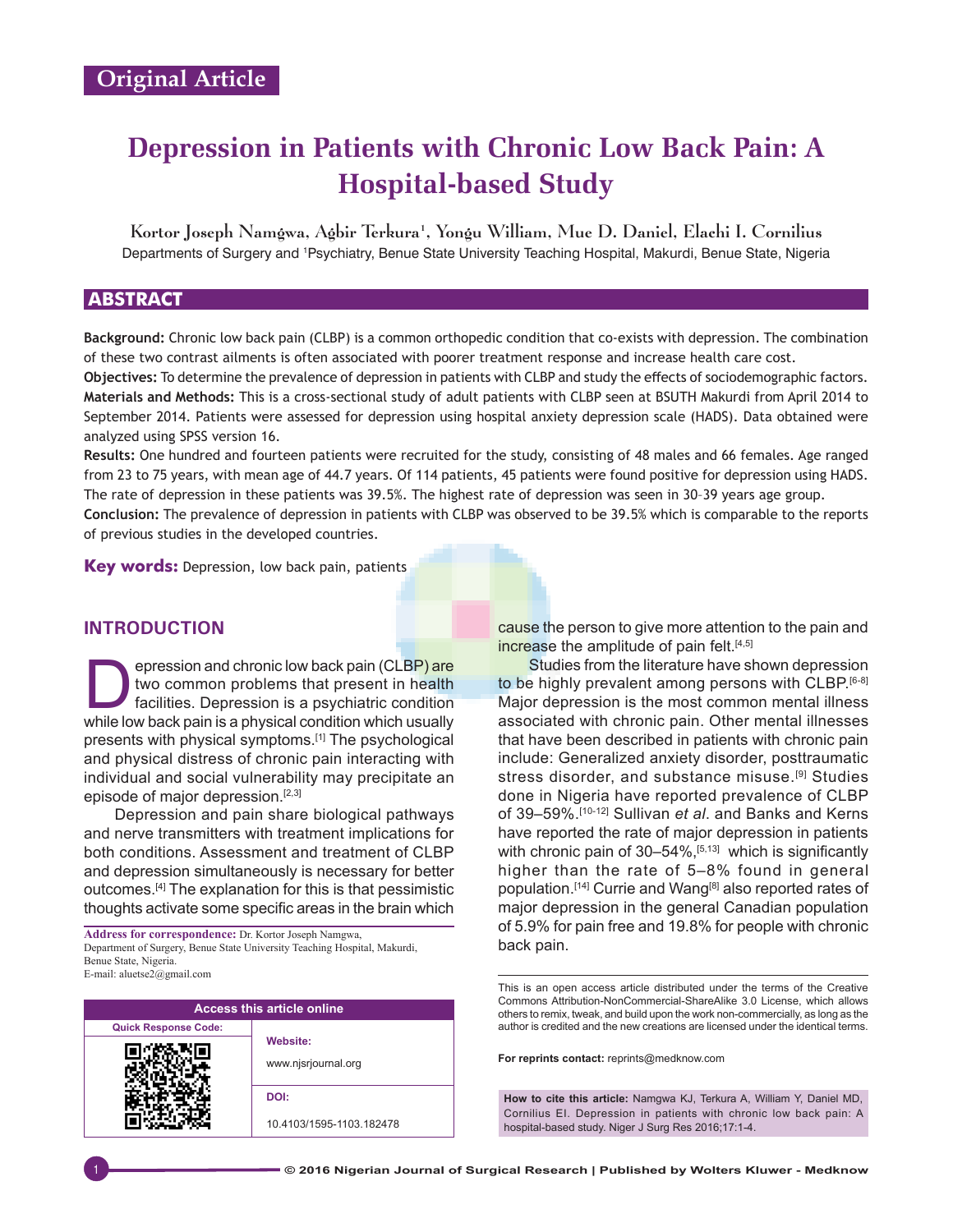Some studies in the literature have shown that either depression or CLBP may become the causative factor for the other and even exacerbate each other.[1,15,16] Patients suffering from depression often present with a complex set of overlapping symptoms of emotional and physical complaints like unexplained pain.[17,18] Long standing CLBP would result into many routine changes and may adversely affect the individuals state of mind.<sup>[19,20]</sup>

Some researchers have also studied the reverse connection, that is, patients with depression developing CLBP. One of such studies revealed that in adult males, 42% of patients who suffered primarily from depression developed CLBP, while 58% of patients had a reverse cycle of CLBP leading to depression.<sup>[21]</sup>

This is a preliminary study which was conducted to determine the prevalence of depression in patients with chronic back pain and study the effects of sociodemographic factors.

## **MATERIALS AND METHODS**

This was a cross-sectional, descriptive, and preliminary study of patients with CLBP who were attending the orthopedic clinic of the Benue State University teaching Hospital, Makurdi, from April 2014 to September 2014. All patients who visited orthopedic clinic for the complaint of CLBP, having pain for at least 3 months and aged 20 years and above were recruited for the study. Informed consent was obtained from all the patients and this study involved only one contact with the patient for the purpose of the study. Ethical clearance was obtained from the Hospital Ethical Committee.

Patients who were severely ill and bed ridden, pregnant and lactating females and history of depression before onset of back pain were excluded from the study.

A designed questionnaire was used to obtain data. The sociodemographic data of the patient consisted of age, sex, marital status, level of education, occupation, and duration of pain.

The hospital anxiety and depression scale (HADS) was used as a screening tool for depression in this study. It is a fourteen item scale that generates ordinal data, seven of the items relate to anxiety and seven relate to depression. Each item is scored 0–3 and the total score is 21. A systematic review by Bjelland *et al*. [22] identified a cut-off point of 8/21 for anxiety or depression. For depression (HADS-D), the study revealed a specificity of 0.79 and a sensitivity of 0.83.

Data obtained were analyzed using Statistical Package for Social Sciences for windows, Version 16. Chicago, SPSS inc.

## **RESULTS**

A total of 114 patients were recruited for the study, consisting of 48 males and 66 females with male: female

ratio of 1:1.4. The mean ± standard deviation of patients' age was 44.7 ± 14.72 years (range: 23–75 years).

The age and sex distribution of patients with CLBP is shown in Table 1. CLBP was most frequent in the 40–49 years age group (36.0%) and least in the 70–79 years age group (0.9%).

Of 114 patients with CLBP, 45 patients were positive for depression using the HADS. The point prevalence of depression in patients with CLBP was 39.5% [Figure 1].

Table 2 shows the relationship between age group and depression. Among the 45 patients who were positive for depression, the highest prevalence rate was seen in 30–39 years age group (33.3%) and this was followed in the 40–49 years age group (26.7%), and the lowest was in the 70–79 years age group (2.2%). The association between age and depression was not statistically significant (*P* = 0.31).

Concerning gender, the prevalence was higher in the females (40.9%) than in the males (37.5%), but there was no significant association between sex and depression  $(P = 0.24)$ .

As regard to the level of educational attainment, patients who have tertiary education have a prevalence of depression of 41.6%, primary education (40.6%), secondary education (40.0%), and none (31.5%) [Figure 2].

Among the 45 patients with CLBP, who were positive for depression, majority of the respondents were farmers (35.6%). This was followed by civil servants (24.4%), housewives (20.0%), retirees (11.1%), and students (8.9%) [Table 3].

## **DISCUSSION**

Depression is a common condition in patients with CLBP. This study found the prevalence of depression

|  |  |  |  |  | Table 1: Age and sex distribution of patients |  |  |
|--|--|--|--|--|-----------------------------------------------|--|--|
|--|--|--|--|--|-----------------------------------------------|--|--|

| Age group | <b>Male</b> | Female | <b>Total</b> | Percentage |
|-----------|-------------|--------|--------------|------------|
| $20 - 29$ | 4           |        | 5            | 4.4        |
| 30-39     | 15          | 18     | 33           | 28.9       |
| $40 - 49$ | 18          | 23     | 41           | 36.0       |
| 50-59     | 2           | 19     | 21           | 18.4       |
| 60-69     | 9           | 4      | 13           | 11.4       |
| 70-79     | 0           |        |              | 0.9        |
| Total     | 48          | 66     | 114          | 100        |

#### **Table 2: Relationship between age group and depression**

| Age group | <b>Depressed</b> | Percentage |
|-----------|------------------|------------|
| $20 - 29$ | 3                | 6.7        |
| 30-39     | 15               | 33.3       |
| $40 - 49$ | 12               | 26.7       |
| 50-59     | 9                | 20.0       |
| 60-69     | 5                | 11.1       |
| 70-79     |                  | 2.2        |
| Total     | 45               | 100        |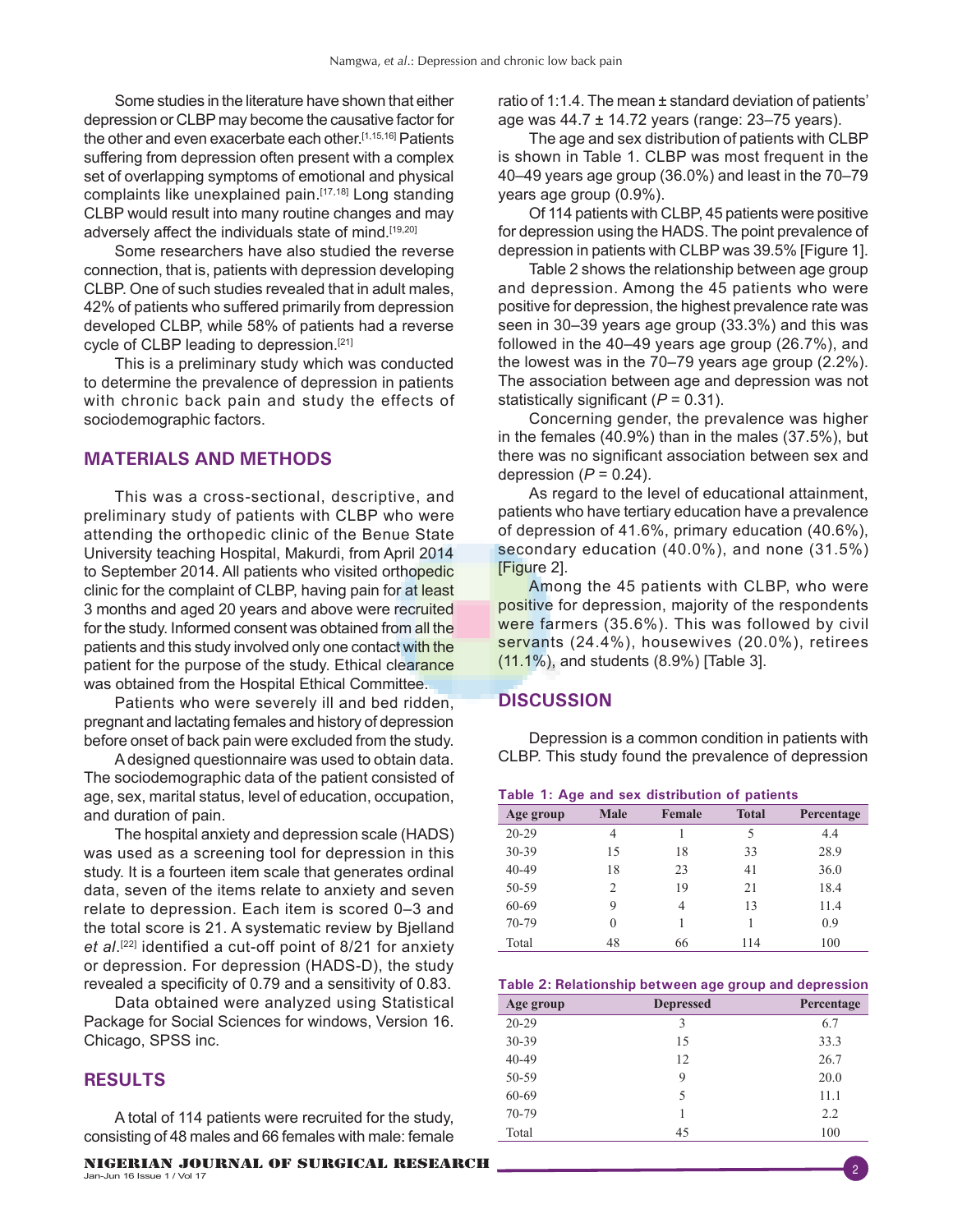

**Figure 1:** Point prevalence of depression in patients with chronic low back pain

| Table 3: Relationship between occupation and depression |                  |            |  |
|---------------------------------------------------------|------------------|------------|--|
| Occupation                                              | <b>Depressed</b> | Percentage |  |
| Farmers                                                 | 16               | 35.6       |  |
| Civil servants                                          | 11               | 24.4       |  |
| Housewives                                              | 9                | 20.0       |  |
| Retirees                                                | 5                | 11.1       |  |
| <b>Students</b>                                         | 4                | 8.9        |  |
| Total                                                   | 45               | 100        |  |

in patients with CLBP to be 39.5%. This is comparable to the rate of depression in chronic low back patients reported by Sullivan *et al*. [13] and Banks and Kerns.[5] This rate is lower than the rate of depression, in general, population study reported by Currie and Wang.[8]

The high rate of depression in the 30–39 years and 40–49 years age groups seen in this study is consistent with the studies done by Currie and Wang<sup>[8]</sup> and Magni et al.<sup>[7]</sup> The reason for this may be attributed to the fact that this age group is the active productive age group of the society and CLBP is frequently associated with activity limitation especially farming thus the high rate of depression. There was no significant association between age and depression in patients with CLBP. Similar findings were reported by Shehab et al.<sup>[19]</sup> However, in a Canadian general population study, age was found to have significant impact on depression in patients with CLBP.[8]

The prevalence of depression in patients with CLBP in this study is higher in the females than in the males. This may be due to the fact that women have increased the risk of CLBP and higher burden for depression. This is consistent with studies done by Shehab *et al*.<sup>[19]</sup> and Birabi *et al*. [23]

Farmers have the highest rate of depression in this study. This is similar to the study done by Birabi *et al*. [23] This is because farming is a common occupation in Benue State and physical disability associated with CLBP would restrict farming activities. This will eventually result in poor productivity and depressive



**Figure 2:** Prevalence of depression in chronic low back pain by level of education

mood. There was no significant relationship of both level of educational attainment and occupation of patients with CLBP and depression.

## **CONCLUSION**

Depression is a common mental condition in patients with CLBP presenting in our health facilities. The prevalence of depression in patients with CLBP was found to be 39.5% which is comparable to the reports of previous hospital-based studies but higher than the general population studies. Age, sex, and occupation of patients did not have a significant effect on depression in patients with CLBP.

## **Financial support and sponsorship** Nil.

## **Conflicts of interest**

There are no conflicts of interest.

## **REFERENCES**

- 1. Gallagher RM, Verma S. Managing pain and comorbid depression: A public health challenge. Semin Clin Neuropsychiatry 1999;4:203‑20.
- 2. Nicholas MK, Coulston CM, Asghari A, Malhi GS. Depressive symptoms in patients with chronic pain. Med J Aust 2009;190 7 Suppl: S66‑70.
- 3. Von Korff M, Simon G. The relationship between pain and depression. Br J Psychiatry 1996;168(Suppl 3):101-8.
- 4. Bair MJ, Robinson RL, Katon W, Kroenke K. Depression and pain comorbidity: A literature review. Arch Intern Med 2003;163:2433‑45.
- 5. Banks SM, Kerns RD. Explaining high rates of depression in chronic pain: A diathesis-stress framework. Psychol Bull 1996;119:95-110.
- 6. Dworkin SF, Gitlin MJ. Clinical aspects of depression in chronic pain patients. Clin J Pain 1991;7:79-94.
- 7. Magni G, Caldieron C, Rigatti-Luchini S, Merskey H. Chronic musculoskeletal pain and depressive symptoms in the general population. An analysis of the 1<sup>st</sup> National Health and Nutrition Examination Survey data. Pain 1990;43:299‑307.
- 8. Currie SR, Wang J. Chronic back pain and major depression in the general Canadian population. Pain 2004;107:54‑60.